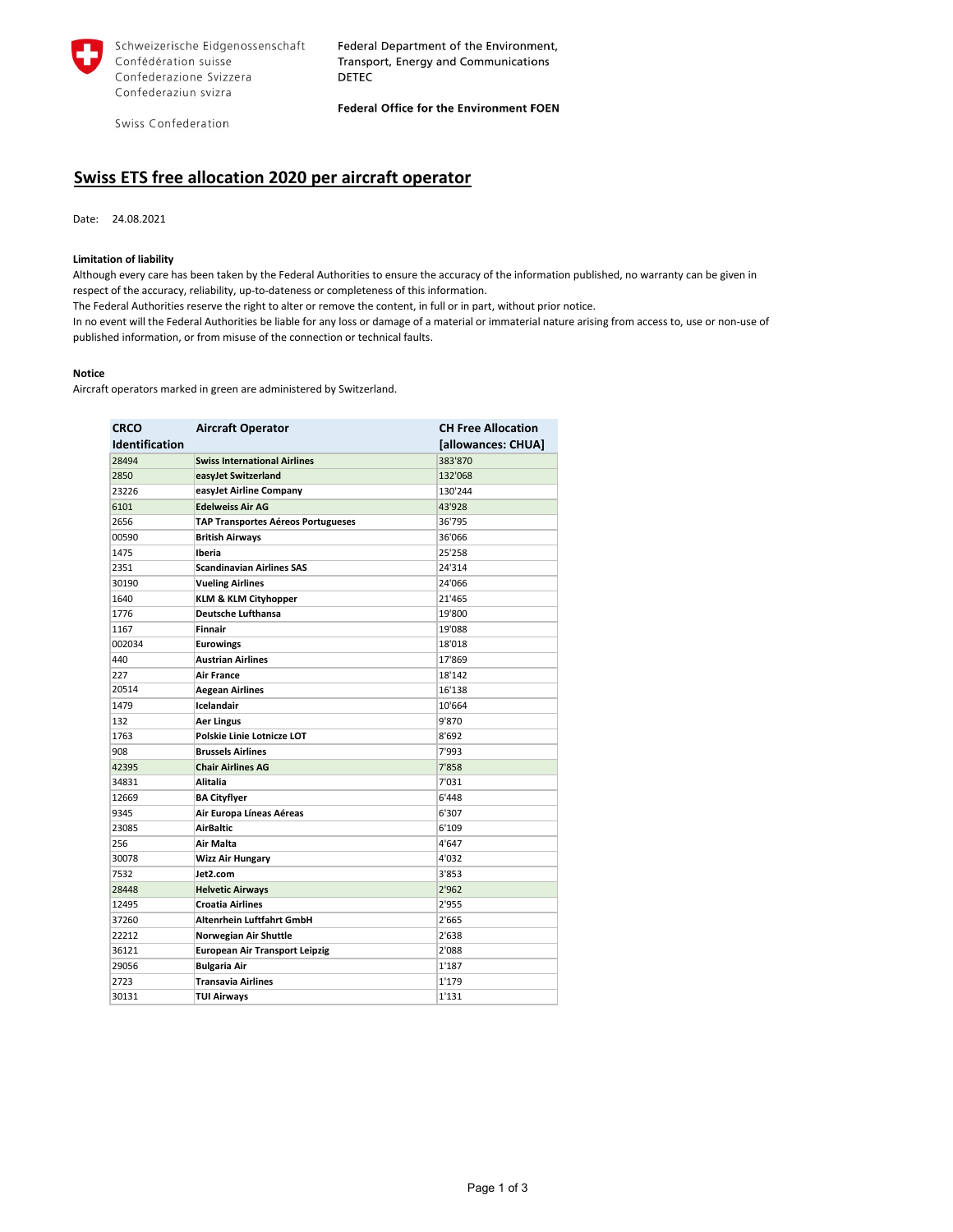

Federal Department of the Environment, Transport, Energy and Communications **DETEC** 

## Federal Office for the Environment FOEN

|  |  | Swiss Confederation |
|--|--|---------------------|
|--|--|---------------------|

| <b>CRCO</b>           | <b>Aircraft Operator</b>                | <b>CH Free Allocation</b> |
|-----------------------|-----------------------------------------|---------------------------|
| <b>Identification</b> |                                         | [allowances: CHUA]        |
| 1781                  | Luxair                                  | 831                       |
| 5453                  | <b>Flybe</b>                            | 424                       |
| 23781                 | <b>NetJets Transportes Aéreos</b>       | 405                       |
| 42956                 | <b>Norwegian Airlines International</b> | 317                       |
| 1039                  | <b>Ethiopian Airlines</b>               | 219                       |
| 2297                  | <b>Royal Jordanian Airlines</b>         | 174                       |
| 36143                 | <b>Enter Air</b>                        | 166                       |
| 4744                  | <b>Titan Airways</b>                    | 145                       |
| 24903                 | <b>Smartwings</b>                       | 143                       |
| 27011                 | <b>ASL Airlines Belgium</b>             | 108                       |
| 1147                  | <b>Federal Express</b>                  | 105                       |
| 28237                 | <b>Twin Jet</b>                         | 102                       |
| 38482                 | Vista Jet                               | 98                        |
| 32268                 | <b>Air Hamburg</b>                      | 95                        |
| 38604                 | <b>SmartLynx Estonia</b>                | 67                        |
| 2752                  | <b>Tunisair</b>                         | 59                        |
| 258                   | <b>Royal Air Maroc</b>                  | 59                        |
| 17692                 | <b>Onur Air</b>                         | 50                        |
| 18671                 | <b>Volga-Dnepr Airlines</b>             | 47                        |
| 9122                  | <b>Cartier Europe</b>                   | 47                        |
| 1389                  | <b>TUIfly</b>                           | 39                        |
| 26052                 | <b>Global Jet Luxembourg</b>            | 37                        |
| 023603                | <b>London Executive Aviation</b>        | 37                        |
| 26684                 | <b>TAG Aviation UK</b>                  | 29                        |
| 33204                 | <b>INEOS Aviation</b>                   | 28                        |
| 21450                 | <b>BRA Braathens Regional Aviation</b>  | 28                        |
| 6064                  | <b>Dubai Air Wing</b>                   | 27                        |
| 30323                 | <b>International Jet Management</b>     | 26                        |
| 3456                  | <b>Air Alsie</b>                        | 24                        |
| 33061                 | <b>Avcon Jet AG</b>                     | 19                        |
| 30777                 | <b>Corendon Airlines</b>                | 19                        |
| 31322                 | <b>Jet Story</b>                        | 18                        |
| 28019                 | <b>Air Pink</b>                         | 18                        |
| 31311                 | <b>MSC Aviation</b>                     | 17                        |
| 444                   | <b>MHS Aviation</b>                     | 16                        |
| 4402                  | Gestair                                 | 13                        |
| 26254                 | Carpatair                               | 12                        |
| 28445                 | <b>BH Air</b>                           | 12                        |
| 31722                 | <b>Gainjet Aviation</b>                 | 11                        |
| 27518                 | <b>ASL Airlines France</b>              | 11                        |
| 4357                  | <b>Sun Air of Scandinavia</b>           | 11                        |
| 29471                 | <b>Execulet Europe AG</b>               | 10                        |
| 38494                 | Cavok Air                               | 10                        |
| 33517                 | <b>MJet</b>                             | 7                         |
| 30560                 | ABS Jets                                | 7                         |
| 45298                 | <b>Sparfell Luftfahrt GmbH</b>          | 7                         |
| 30474                 | The World is Yours                      | 7                         |
| 31977                 | Air King Jet                            | 6                         |
| 8484                  | <b>SIRIO</b>                            | 5                         |
| 859                   | <b>Czech Airlines</b>                   | 5                         |
| 2840                  | Volkswagen AirService GmbH              | 5                         |